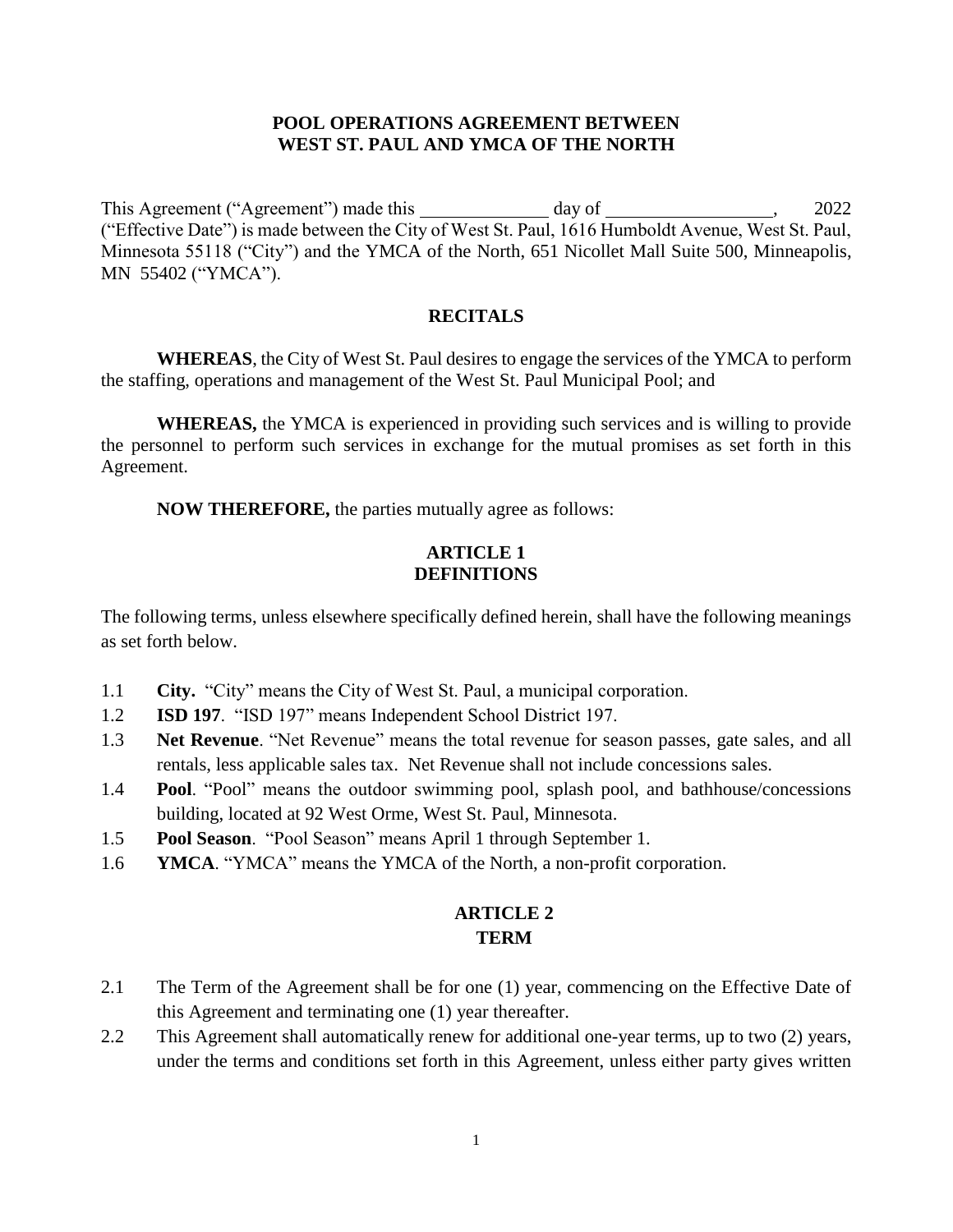notice of its intent to renegotiate or not to renew to the other party at least 60 days prior to the end of the initial term or any subsequent renewal term.

# **ARTICLE 3 FEES**

- 3.1 The YMCA shall collect, deposit and retain an accurate accounting for all Net Revenue it generates from season passes, gate sales, and rentals for the Pool. The YMCA shall retain all Net Revenue that is collected during the Pool Season.
- 3.2 If the Net Revenue generated during the Pool Season is less than \$72,000, the YMCA shall retain all of the Net Revenue generated for that Pool Season.
- 3.3 The City agrees to pay the YMCA for any shortfall in Net Revenue, up to \$35,000, that is less than \$72,000.
- 3.4 After the Pool Season, the YMCA shall prepare an accounting of all Net Revenue it collected during the Pool Season and submit the accounting to the City's Finance Director by October 15.
- 3.5 Within 15 days after the accounting is received, the City shall provide a statement to the YMCA that:
	- 3.5.1 Provides the total Net Revenue generated during the Pool Season; and
	- 3.5.2 Includes any payment due to the YMCA pursuant to Section 3.3.
- 3.6 If payment is due to the YMCA pursuant to Section 3.3, the City shall remit payment to the YMCA within 15 days after it provides the statement.

# **ARTICLE 4 DUTIES AND RESPONSIBILITIES**

- 4.1 YMCA agrees to provide its own personnel and to perform the promises and services as described on Exhibit A, attached hereto and incorporated herein. Such services shall include general management, operations and development of the Pool, as well as other services as agreed to by the parties.
- 4.2 City agrees to provide the promises and services as described on Exhibit B, attached hereto and incorporated herein, as well as other services as agreed to by the parties.
- 4.3 The YMCA is not responsible for the operations of the concession stand and will not be held liable for any food related illnesses or incidents arising from the sale or consumption of food from the concession stand.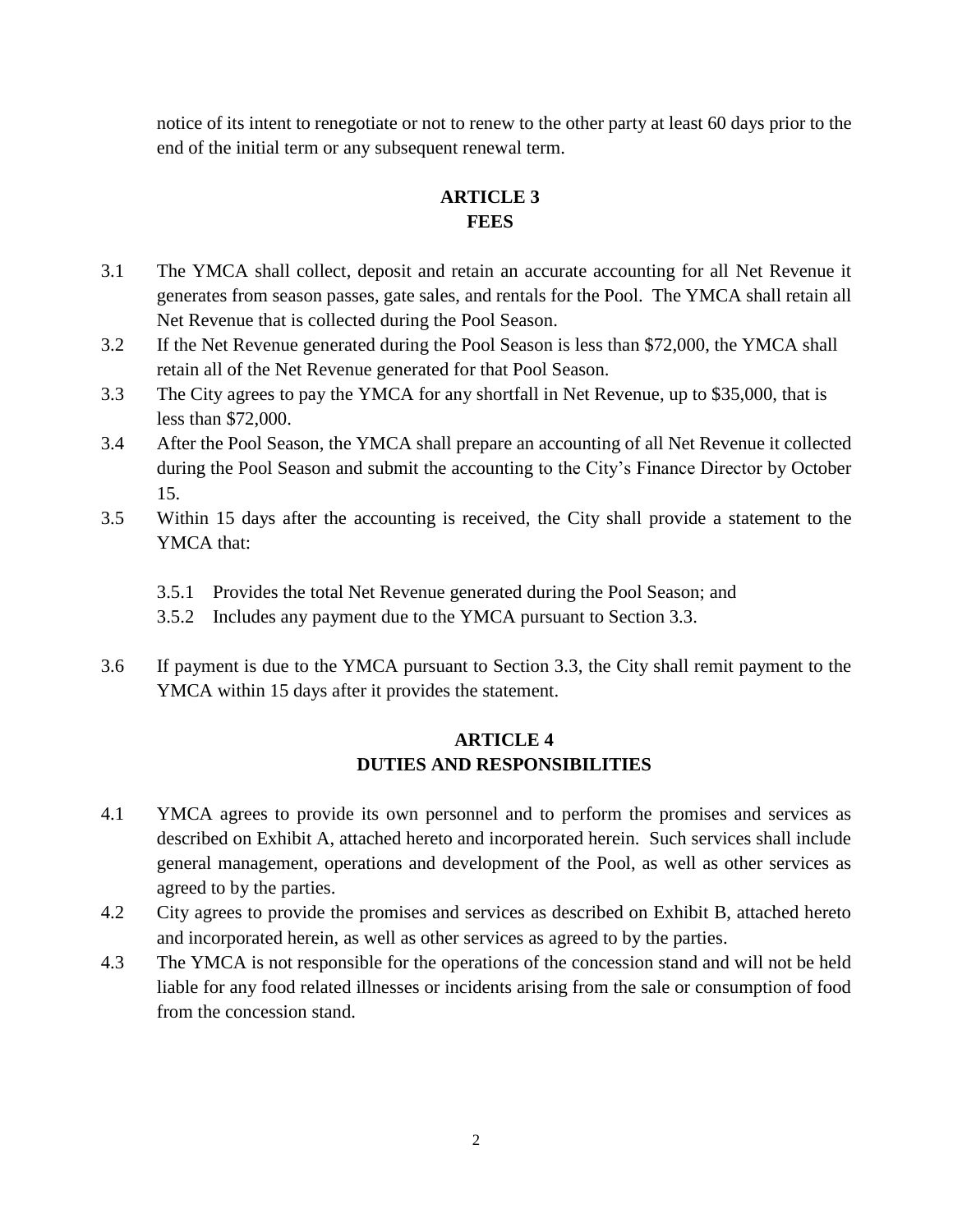# **ARTICLE 5 INSURANCE**

- 5.1 During the term of this Agreement, YMCA shall maintain in full force and effect the insurance coverages as required below
	- 5.1.1 Commercial General Liability Insurance with limits of \$2,000,000 each occurrence and \$3,000,000 aggregate. Such policy shall add the City as an additional insured; and
	- 5.1.2 Worker's Compensation insurance as required by law.
- 5.2 YMCA shall provide the City with a certificate of insurance for the policies required in this Agreement naming the City as a co-insured.
- 5.3 During the term of this agreement, the City shall maintain in full force and effect the insurance coverages as required below
	- 5.3.1 Commercial General Liability Insurance with limits of \$2,000,000 each occurrence and \$3,000,000 aggregate. An umbrella coverage is acceptable.
	- 5.3.2 Property Insurance with minimum limits of \$1,000,000 to cover all facilities including the pool, pool deck and concessions
	- 5.3.3 Worker's Compensation insurance as required by law for all employees not covered by the services outlined above as provided by the YMCA.
- 5.4 The City will provide a certificate of insurance naming the YMCA as a co-insured for all policies outlined above.

# **ARTICLE 6 INDEMNIFICATON AND IMMUNITIES**

- 6.1 Each party shall save and protect, hold harmless, indemnify and defend each other and each other's officers and employees, against any and all claims, causes of action, suits, liabilities, losses, charges, damages or costs and expenses, including all reasonable attorney's fees, arising from, or allegedly arising from, or resulting directly or indirectly from each indemnifying parties' own professional errors and omissions and/or negligent or willful acts or omissions, in the performance of this Agreement.
- 6.2 Nothing in this Agreement shall be deemed a waiver by the City of any statutory liability limits or immunities set forth in Minnesota Statutes, Chapter 466.

# **ARTICLE 7**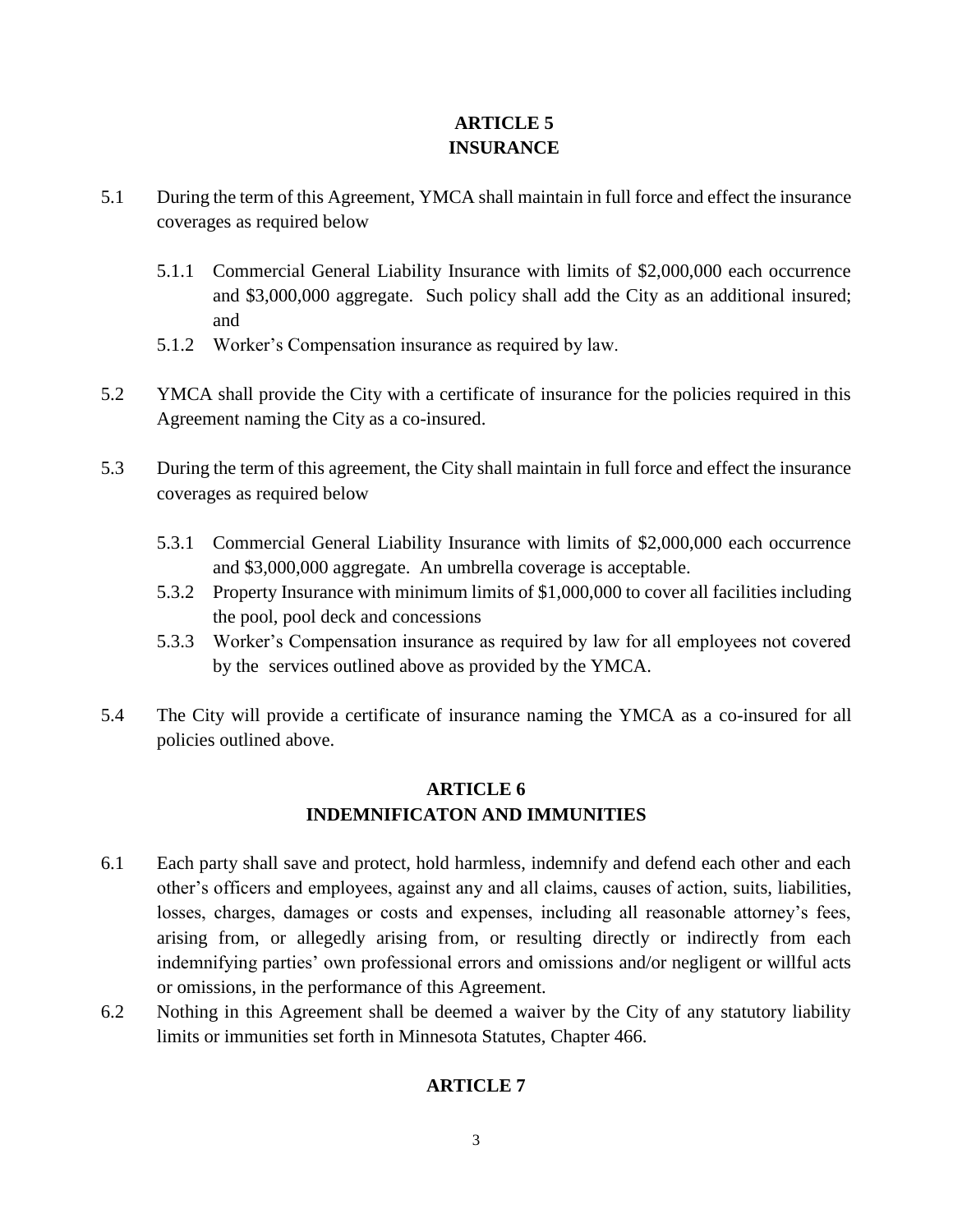#### **TERMINATION**

- 7.1 Either party may terminate this Agreement without cause by giving at least 60 days' advanced written notice. If terminated by the YMCA, the date of termination shall be selected to cause the least disruption to the operation of the Pool.
- 7.2 Either party may terminate this Agreement for failing to perform a term, condition or requirement of this Agreement by giving at least 10 days' advanced written notice to the defaulting party. After receipt of such notice, the defaulting party shall have 10 days to cure the default.
- 7.3 If either party is in default and the default is such that it poses a threat to the health, safety or welfare of the citizens of West St. Paul, as reasonably determined by the non-defaulting party, the non-defaulting party may take any immediate steps it determines are necessary to cure the default, including closing the Pool. In this event, this Agreement shall terminate immediately upon notice to the defaulting party. The defaulting party shall pay all costs and expenses incurred by the non-defaulting for taking any corrective action.

## **ARTICLE 8 MISCELLANEOUS PROVISIONS**

- 8.1 Notices. Any notice required to be given pursuant to this Agreement shall be made in writing and addressed as follows:
	- If to the City: City Manager City of West St. Paul 1616 Humboldt Avenue West St. Paul, MN 55118 If to YMCA: Executive Director YMCA of the North West Saint Paul YMCA
		- 1426 E. Mendota Road Inver Grove Heights, MN 55077
- 8.2 Entire Agreement. This Agreement constitutes the entire agreement and understanding of the parties and supersedes all offers, negotiations, and other agreement of any kind. There are no representations or understandings of any kind not set forth herein. Any modification of or amendment to this Agreement must be in writing and executed by both parties.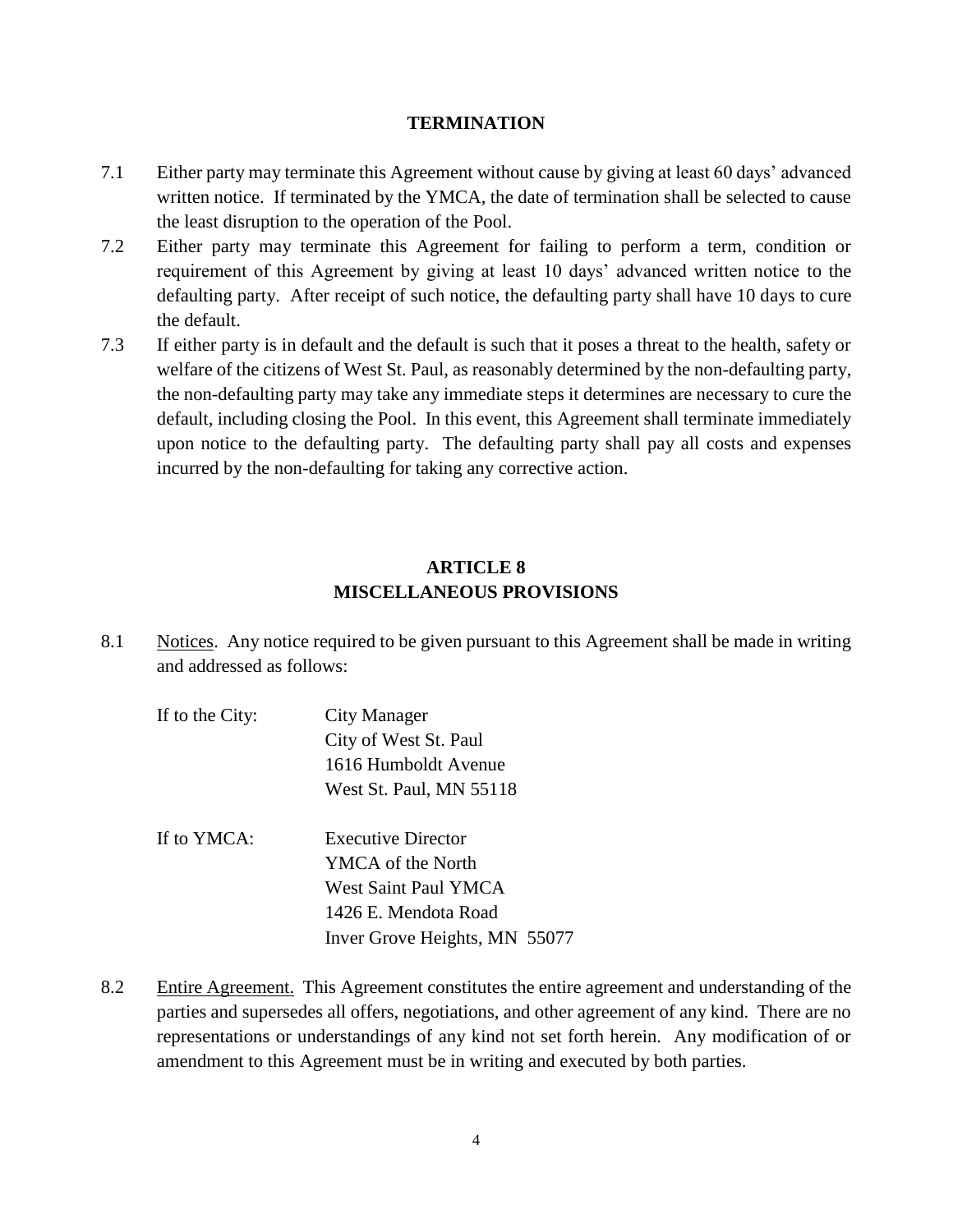- 8.3 Independent Contractor Status. All services provided by the YMCA, its officers, agents and employees pursuant to this Agreement shall be provided as employees of the YMCA or as independent contractors of the YMCA and not as employees of the City for any purpose.
- 8.4 Assignment. This Agreement is not assignable without the mutual written agreement of the parties.
- 8.5 Governing Law. This Agreement shall be construed in accordance with the laws of the State of Minnesota.
- 8.6 Severability. If any term of this Agreement is found be void or invalid, such invalidity shall not affect the remaining terms of this Agreement, which shall continue in full force and effect.
- 8.7 Data Practices Compliance. All data collected by the parties pursuant to this Agreement shall be subject to the Minnesota Government Data Practices Act, Minnesota Statutes, Chapter 13.

IN WITNESS WHEREOF, the parties have executed this Agreement the day and year first above written.

CITY OF WEST ST. PAUL YMCA OF THE NORTH

David Napier, Mayor

| By:  |  |
|------|--|
| lts: |  |

Nate Burkett, City Manager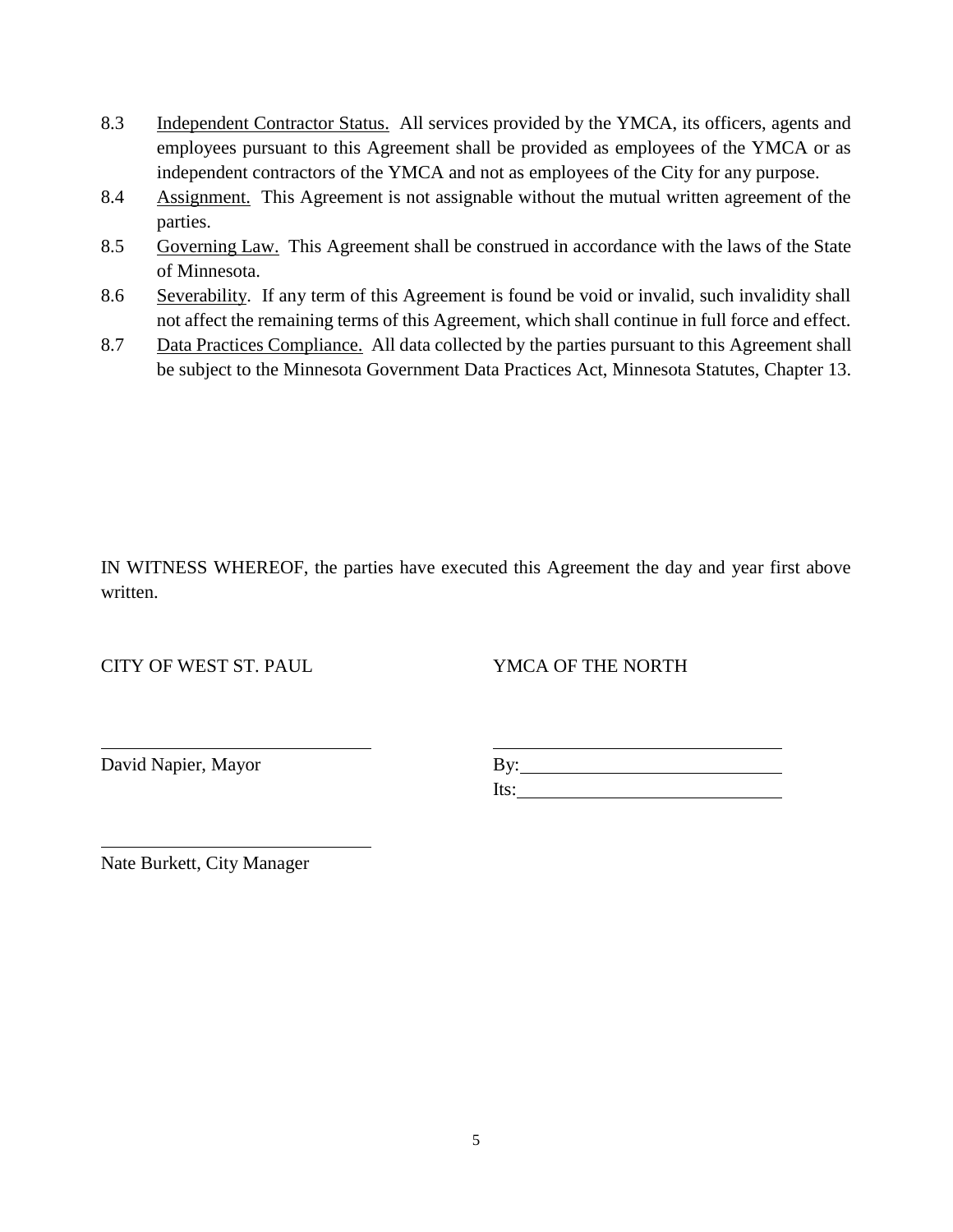### **EXHIBIT A**

### **DUTIES AND RESPONSIBILITIES OF YMCA**

- 1. Operate the Pool to standards that are acceptable to both parties, utilizing its own personnel for all operations related to the Pool, including lifeguards, sales, and all other services related to operation of the Pool that are contemplated by this Agreement. The YMCA will be solely responsible for hiring the personnel it deems appropriate for successful operations.
- 2. During the Pool Season, be responsible for the collection of fees for season passes, gate passes and rental of the Pool.
- 3. Operate the Pool for eleven (11) weeks in the summer unless otherwise agreed upon by the parties in writing. The Pool will open on the Saturday following the last day of school for Dist. 197 and close on Sunday, eleven weeks thereafter.
- 4. The YMCA will assume the on-going daily responsibility for the following:
	- a. Including required pool chemical testing and alerting the City if adjustments need to be made; and
	- b. Daily cleaning of the bathhouse building and any outdoor seating areas.
- 5. Work with ISD 197 to support their needs for rental and use of the Pool outside of daily Pool hours, as the City has done in previous years.
- 6. The City and YMCA will jointly promote the Pool. All sales of season passes will be sold by the YMCA, pursuant to the rental and season pass rates as established by the City, with input from the YMCA.
- 7. The YMCA will cooperate with the City on management and operational decisions during the term of this Agreement.
- 8. The YMCA can have its insurance carrier evaluate the Pool for safety. If the insurance carrier requests any improvements and modifications that are not complied with by the City, the YMCA will have the right to terminate this Agreement pursuant to Section 7.2.